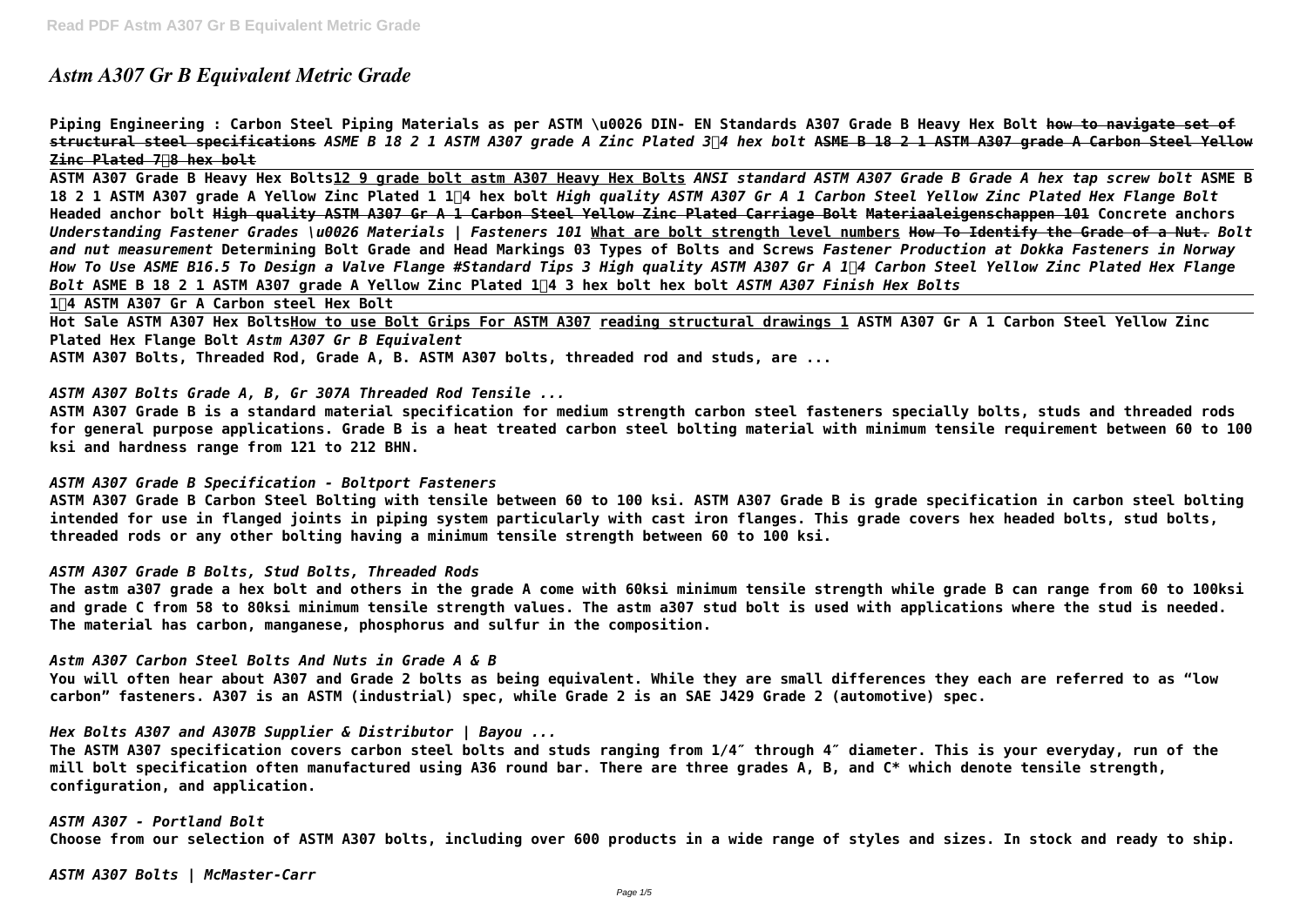**ASTM A307 Grades A&B: Low Carbon Steel: ... When marked, the identification marking shall be the grade letter O, A or B. Properties shown are those of nonplated or noncoated coarse thread hex nuts. Properties shown are those of coarse thread heavy hex nuts.**

#### *ASTM, SAE and ISO Grade Markings for Steel Fasteners ...*

**ASTM A193 Grade B7 . Chromium Molybendum steel, normally AISI 4140, heat treated to 28-32Rockwell Hardness, 125,000 PSI tensile strength, 105, 000 PSI yield. It will hold it's strength to 1000 degrees F. This grade of studbolts are engineered to mate with ASTM A194 Grade 2H Heavy Hex Nuts.**

#### *Fastener Specifications ASTM A193, A320, A307, A325, A593*

**According to ASTM A163 GradeB7 (ASTM F1554 Grade 105) minimum specified yield strength 0.2 percent offset, fya is 105,000 psi (724 Mpa) and for ISO 898-1 Class 8.8. has 92,800 psi (640Mpa). Can you still please confirm equivalence betwen ASTM A163 GradeB7 (ASTM F1554 Grade 105) and ISO 898-1 Class 8.8 (Source ICC-ES Report ESR-3187 Table 3).**

#### *Metric to Imperial Grade Equivalents - Portland Bolt*

**ASTM A307 - 14e1 Standard Specification for Carbon Steel Bolts, Studs, and Threaded Rod 60 000 PSI Tensile Strength. ... Grade B . Bolts, studs, and threaded rod A having a tensile strength of 60 to 100 ksi and intended for flanged joints in piping systems with cast iron flanges, and.**

#### *ASTM A307 - 14e1 Standard Specification for Carbon Steel ...*

**Grade B K03006 SPHT42/STPT410 D3570/G3456 (16)(30) St45.8 17175 1.0405 - A126 Gray Iron Casings for Valves, Flanges and Pipe Fittings Grade A F11501 GC200/FC200 D4301/G5501 - GG15 1691 0.6015 - Grade B F12102 GC250/FC250 D4301/G5501 - GG25 1691 0.6025 - A131 Structural Steel for Ships Grade A K02300 SWS400A/SM400A D3515/G3106 - St44-2 17100 1 ...**

#### *MATERIAL COMPARISON TABLE - Rolfinc*

**Fastener Grade and Size : Nut Grade and Style A: A, C, 1/4 to 11/2in. A, hex: A, C, over 1 1/2 to 4 in. A, heavy hex: B, 1/ 4 to 4 in. A, heavy hex: A Nuts of other grades and styles having specified proof load stresses (Specification A 563, Table 3) greater than the specified grade and style of nut are also suitable.**

# *ASTM A307 - 04 Standard Specification for Carbon Steel ...*

**ASTM A307 Grade B - heavy hex bolts and studs with a tensile strength of 60 to 100 ksi for flanged joints in piping systems with cast iron flanges. ASTM A307 bolts can be used for many different applications that include fastening wood, steel, and other construction materials for projects such as docks, bridges, highway structures, and buildings.**

# *astm a307 bolts, a307 hex bolts, a307 flange bolts, a307 studs*

**ASTM A510 Grade G11400. ASTM A515 Grade 70. ASTM A576 Grade G11390. ASTM A576 Grade G11400. ASTM A1020 Grade D. ASTM A139 Grade C. ASTM A178 Grade D. ASTM A210 Grade A-1. ASTM A283 Grade D. ASTM A285 Grade C. ASTM A29 Grade 1029. ASTM A307 Grade B. ASTM A31 Grade B. ASTM A36 Grade A36. ASTM A414 Grade E. ASTM A510 Grade G10290. ASTM A516 Grade ...**

# *ASTM A515 Grade 65 - Equivalent Materials*

**Since Anhui JIanlong Engineering shake hands with several famous Japanese brands listed in approved vendor list, such as Yokogawa, Tokyo Keiso, Koso, Ebara and etc, as per several client's requirement request of clarification to materials, we prepare this material table to indicate the equivalent metallic material in JIS standard and ASTM standard.**

# *Material Standard Comparison between JIS and ASTM Standard ...*

**ASTM A307 Grade B This low-carbon, mild steel bolt specification covers heavy hex bolts and fully threaded studs that are intended for cast iron flanged joints in piping systems with cast iron flanges. A307 Grade B differs from A307 Grade A in that it has a maximum tensile**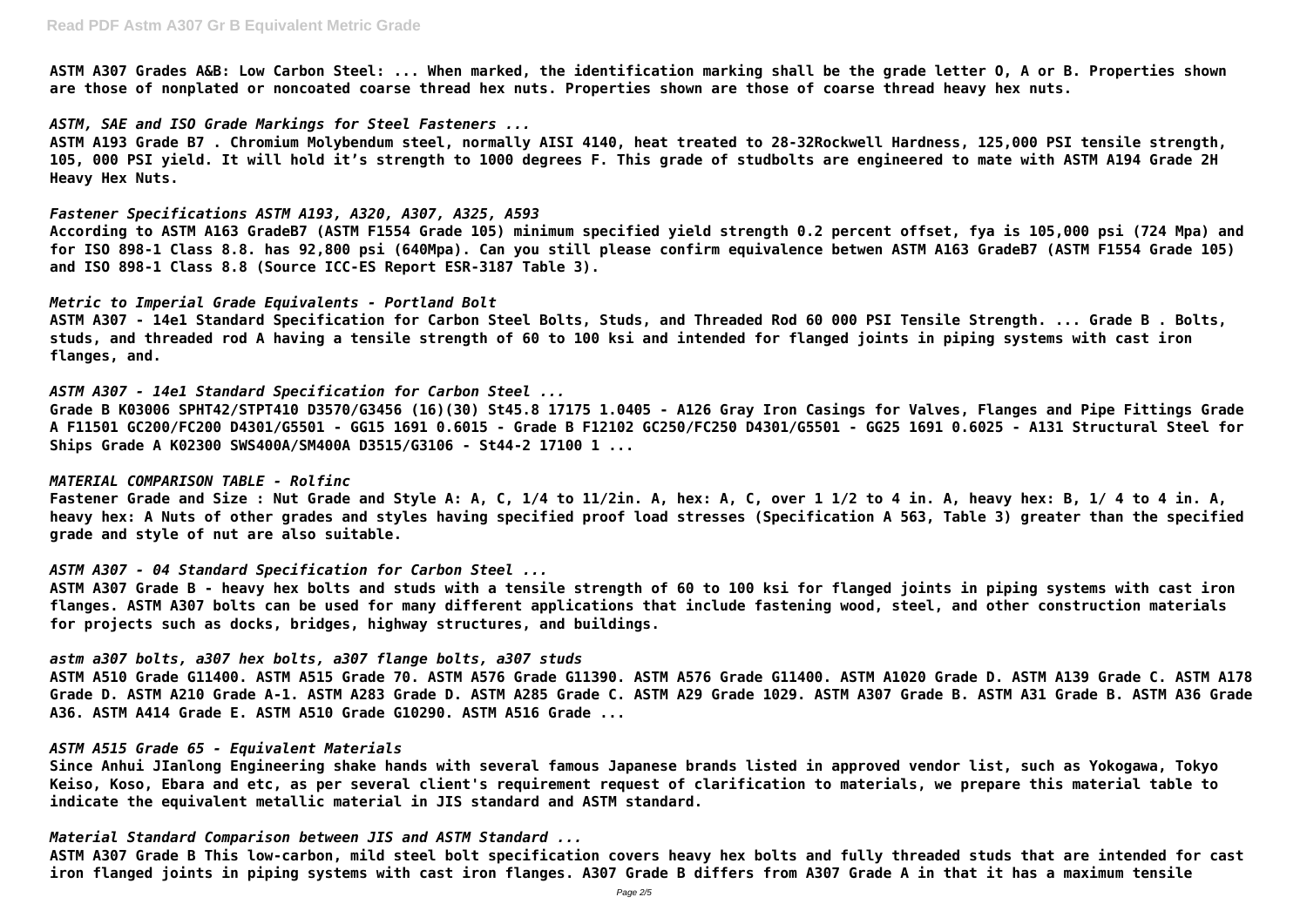**strength requirement.**

*Grades - All Thread Rod* **a193 grade b7 (1) ansi b1.13m 1979 (18) ansi/asme b1.1 1982 (37) ansi/asme b18.5 (8) ansi/asme b18.5, rohs compliant (16) ansi/asme b18.8 (1) asme b18.5 (687) asme b18.5, sae j429 (112) asme b18.9 (130) astm 563, astm f3125 (422) astm a307 (9) astm a325 type 1 (476) astm a394 (51) astm a490 type 1 (54) astm f1852-1 (59) astm f2280-1 (43) astm ...**

**Piping Engineering : Carbon Steel Piping Materials as per ASTM \u0026 DIN- EN Standards A307 Grade B Heavy Hex Bolt how to navigate set of structural steel specifications** *ASME B 18 2 1 ASTM A307 grade A Zinc Plated 3/4 hex bolt* **ASME B 18 2 1 ASTM A307 grade A Carbon Steel Yellow Zinc Plated 7/8 hex bolt**

**ASTM A307 Grade B Heavy Hex Bolts12 9 grade bolt astm A307 Heavy Hex Bolts** *ANSI standard ASTM A307 Grade B Grade A hex tap screw bolt* **ASME B 18 2 1 ASTM A307 grade A Yellow Zinc Plated 1 1/4 hex bolt** *High quality ASTM A307 Gr A 1 Carbon Steel Yellow Zinc Plated Hex Flange Bolt* **Headed anchor bolt High quality ASTM A307 Gr A 1 Carbon Steel Yellow Zinc Plated Carriage Bolt Materiaaleigenschappen 101 Concrete anchors** *Understanding Fastener Grades \u0026 Materials | Fasteners 101* **What are bolt strength level numbers How To Identify the Grade of a Nut.** *Bolt and nut measurement* **Determining Bolt Grade and Head Markings 03 Types of Bolts and Screws** *Fastener Production at Dokka Fasteners in Norway How To Use ASME B16.5 To Design a Valve Flange #Standard Tips 3 High quality ASTM A307 Gr A 1/4 Carbon Steel Yellow Zinc Plated Hex Flange Bolt* **ASME B 18 2 1 ASTM A307 grade A Yellow Zinc Plated 1/4 3 hex bolt hex bolt** *ASTM A307 Finish Hex Bolts*

**1/4 ASTM A307 Gr A Carbon steel Hex Bolt**

**Hot Sale ASTM A307 Hex BoltsHow to use Bolt Grips For ASTM A307 reading structural drawings 1 ASTM A307 Gr A 1 Carbon Steel Yellow Zinc Plated Hex Flange Bolt** *Astm A307 Gr B Equivalent*

**ASTM A307 Bolts, Threaded Rod, Grade A, B. ASTM A307 bolts, threaded rod and studs, are ...**

*ASTM A307 Bolts Grade A, B, Gr 307A Threaded Rod Tensile ...*

**ASTM A307 Grade B is a standard material specification for medium strength carbon steel fasteners specially bolts, studs and threaded rods for general purpose applications. Grade B is a heat treated carbon steel bolting material with minimum tensile requirement between 60 to 100 ksi and hardness range from 121 to 212 BHN.**

# *ASTM A307 Grade B Specification - Boltport Fasteners*

**ASTM A307 Grade B Carbon Steel Bolting with tensile between 60 to 100 ksi. ASTM A307 Grade B is grade specification in carbon steel bolting intended for use in flanged joints in piping system particularly with cast iron flanges. This grade covers hex headed bolts, stud bolts, threaded rods or any other bolting having a minimum tensile strength between 60 to 100 ksi.**

# *ASTM A307 Grade B Bolts, Stud Bolts, Threaded Rods*

**The astm a307 grade a hex bolt and others in the grade A come with 60ksi minimum tensile strength while grade B can range from 60 to 100ksi and grade C from 58 to 80ksi minimum tensile strength values. The astm a307 stud bolt is used with applications where the stud is needed. The material has carbon, manganese, phosphorus and sulfur in the composition.**

*Astm A307 Carbon Steel Bolts And Nuts in Grade A & B*

**You will often hear about A307 and Grade 2 bolts as being equivalent. While they are small differences they each are referred to as "low carbon" fasteners. A307 is an ASTM (industrial) spec, while Grade 2 is an SAE J429 Grade 2 (automotive) spec.**

*Hex Bolts A307 and A307B Supplier & Distributor | Bayou ...*

**The ASTM A307 specification covers carbon steel bolts and studs ranging from 1/4″ through 4″ diameter. This is your everyday, run of the mill bolt specification often manufactured using A36 round bar. There are three grades A, B, and C\* which denote tensile strength,**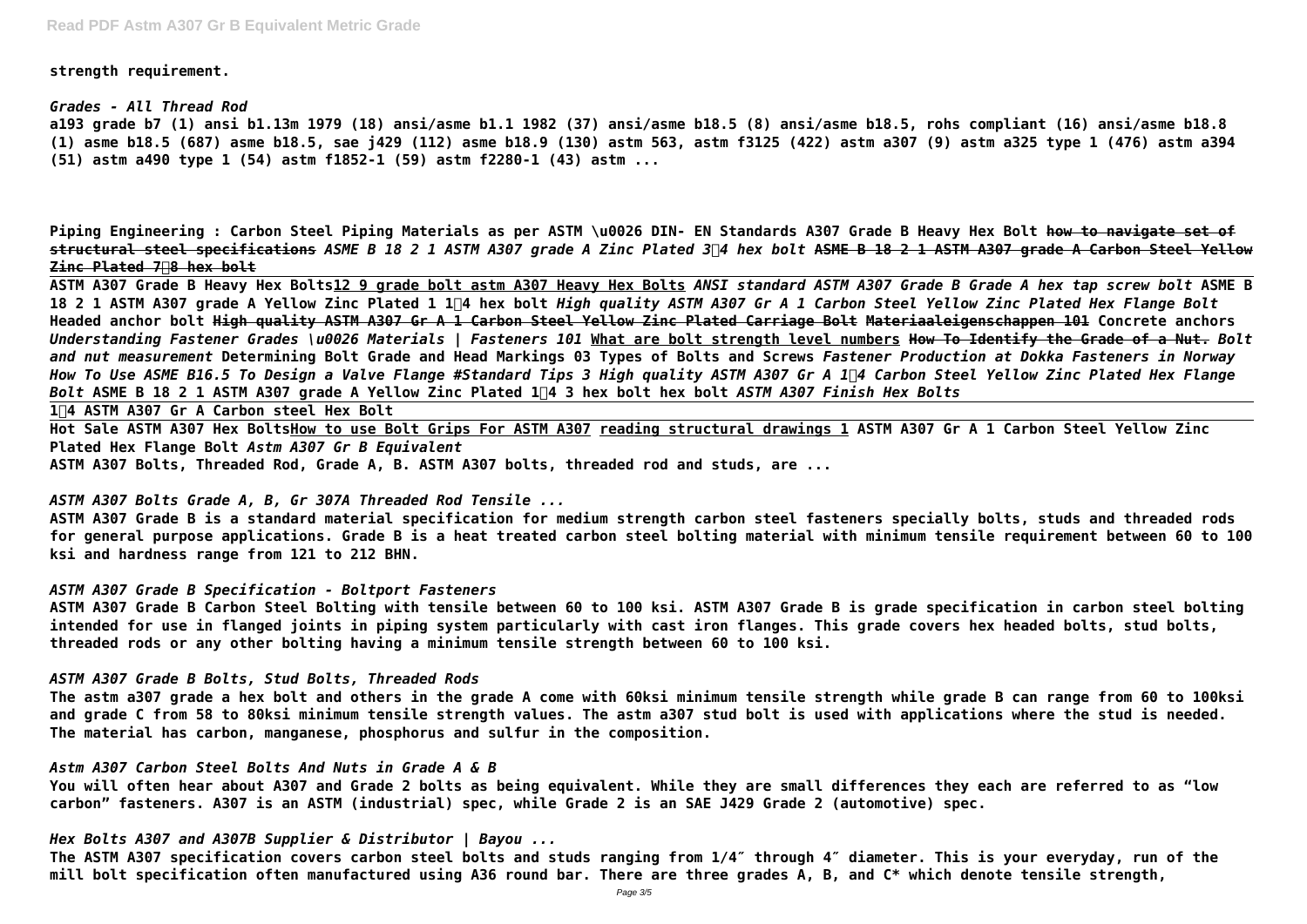**configuration, and application.**

*ASTM A307 - Portland Bolt* **Choose from our selection of ASTM A307 bolts, including over 600 products in a wide range of styles and sizes. In stock and ready to ship.**

*ASTM A307 Bolts | McMaster-Carr* **ASTM A307 Grades A&B: Low Carbon Steel: ... When marked, the identification marking shall be the grade letter O, A or B. Properties shown are those of nonplated or noncoated coarse thread hex nuts. Properties shown are those of coarse thread heavy hex nuts.**

*ASTM, SAE and ISO Grade Markings for Steel Fasteners ...* **ASTM A193 Grade B7 . Chromium Molybendum steel, normally AISI 4140, heat treated to 28-32Rockwell Hardness, 125,000 PSI tensile strength, 105, 000 PSI yield. It will hold it's strength to 1000 degrees F. This grade of studbolts are engineered to mate with ASTM A194 Grade 2H Heavy Hex Nuts.**

#### *Fastener Specifications ASTM A193, A320, A307, A325, A593*

**According to ASTM A163 GradeB7 (ASTM F1554 Grade 105) minimum specified yield strength 0.2 percent offset, fya is 105,000 psi (724 Mpa) and for ISO 898-1 Class 8.8. has 92,800 psi (640Mpa). Can you still please confirm equivalence betwen ASTM A163 GradeB7 (ASTM F1554 Grade 105) and ISO 898-1 Class 8.8 (Source ICC-ES Report ESR-3187 Table 3).**

#### *Metric to Imperial Grade Equivalents - Portland Bolt*

**ASTM A307 - 14e1 Standard Specification for Carbon Steel Bolts, Studs, and Threaded Rod 60 000 PSI Tensile Strength. ... Grade B . Bolts, studs, and threaded rod A having a tensile strength of 60 to 100 ksi and intended for flanged joints in piping systems with cast iron flanges, and.**

*ASTM A307 - 14e1 Standard Specification for Carbon Steel ...*

**Grade B K03006 SPHT42/STPT410 D3570/G3456 (16)(30) St45.8 17175 1.0405 - A126 Gray Iron Casings for Valves, Flanges and Pipe Fittings Grade A F11501 GC200/FC200 D4301/G5501 - GG15 1691 0.6015 - Grade B F12102 GC250/FC250 D4301/G5501 - GG25 1691 0.6025 - A131 Structural Steel for Ships Grade A K02300 SWS400A/SM400A D3515/G3106 - St44-2 17100 1 ...**

#### *MATERIAL COMPARISON TABLE - Rolfinc*

**Fastener Grade and Size : Nut Grade and Style A: A, C, 1/4 to 11/2in. A, hex: A, C, over 1 1/2 to 4 in. A, heavy hex: B, 1/ 4 to 4 in. A, heavy hex: A Nuts of other grades and styles having specified proof load stresses (Specification A 563, Table 3) greater than the specified grade and style of nut are also suitable.**

#### *ASTM A307 - 04 Standard Specification for Carbon Steel ...*

**ASTM A307 Grade B - heavy hex bolts and studs with a tensile strength of 60 to 100 ksi for flanged joints in piping systems with cast iron flanges. ASTM A307 bolts can be used for many different applications that include fastening wood, steel, and other construction materials for projects such as docks, bridges, highway structures, and buildings.**

# *astm a307 bolts, a307 hex bolts, a307 flange bolts, a307 studs*

**ASTM A510 Grade G11400. ASTM A515 Grade 70. ASTM A576 Grade G11390. ASTM A576 Grade G11400. ASTM A1020 Grade D. ASTM A139 Grade C. ASTM A178 Grade D. ASTM A210 Grade A-1. ASTM A283 Grade D. ASTM A285 Grade C. ASTM A29 Grade 1029. ASTM A307 Grade B. ASTM A31 Grade B. ASTM A36 Grade A36. ASTM A414 Grade E. ASTM A510 Grade G10290. ASTM A516 Grade ...**

# *ASTM A515 Grade 65 - Equivalent Materials*

**Since Anhui JIanlong Engineering shake hands with several famous Japanese brands listed in approved vendor list, such as Yokogawa, Tokyo**